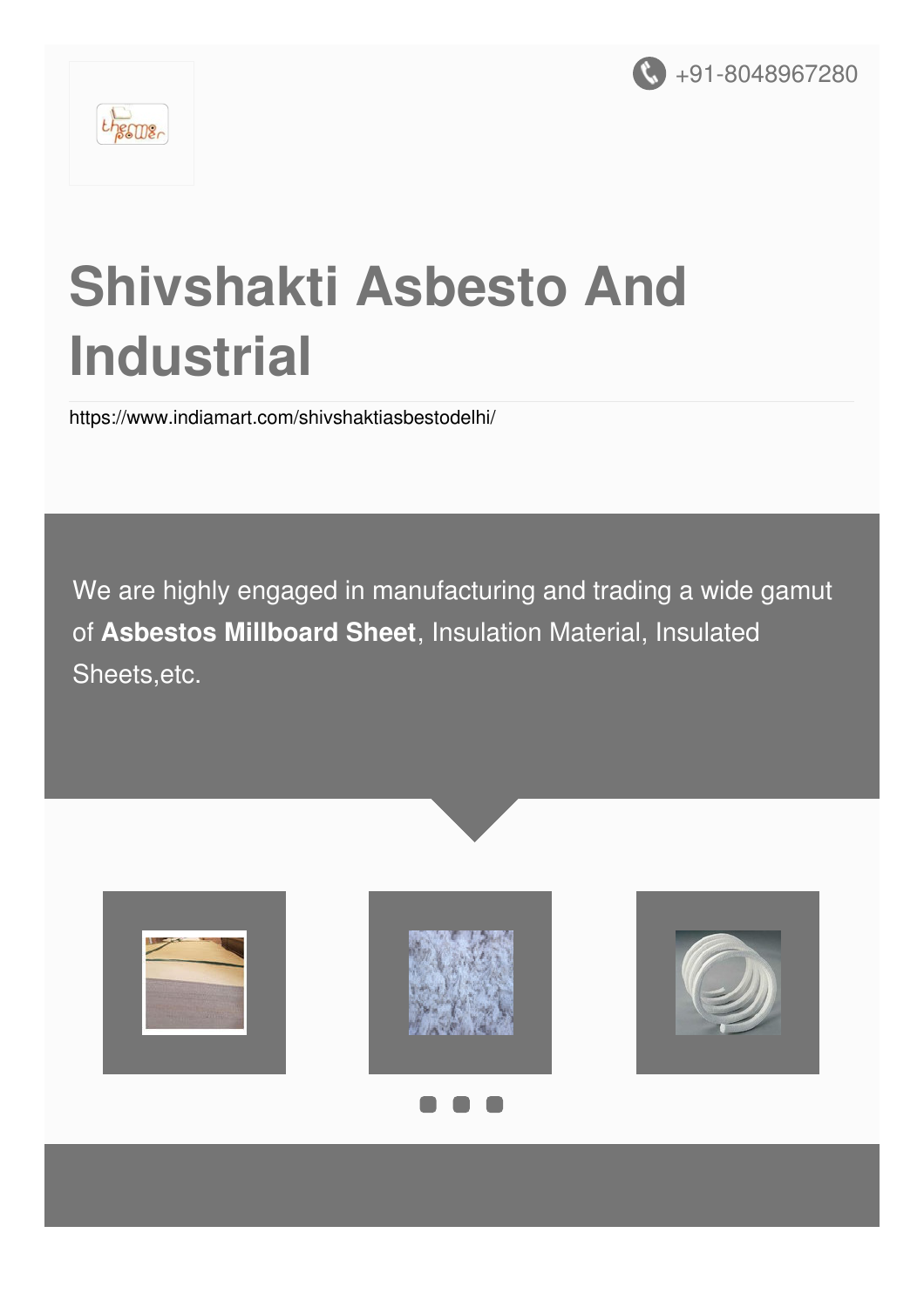# About Us

Established in **2016**, we **Shivshakti Asbesto And Industrial** are a trusted and prominent manufacturer and trader of a broad range of Asbestos Fibre, Insulation Material, Insulated Sheets, Millboard Sheet, etc. These products are designed by utilizing high-grade input factors. Offered products are highly appreciated across the market for their damage resistant, perfect finish, low maintenance, high performance and longer service life.Additionally, these assortments are offered to the clients at very affordable rates. Our provided products are highly admired by the electrical and electronics industries. We have our own brand named **Thermo Power.** To design the offered products as per the set industry rules, we have developed a new technology based infrastructure facility at our premises. Our professionals are selected through industry approved selection procedures. Further, for hassle-free execution of all our business, we have segmented this facility into various units. To achieve our organizational objectives, our professionals are working with full dedication. Under the valuable supervision of our mentor **Mr. Rajendra Sharma(Proprietor),** we have attained such a top position in the market. Due to his excellent management skills and vast industry experience we have been able to cater the diverse demands of our client base in an effective manner.

> **For more information, please visit** <https://www.indiamart.com/shivshaktiasbestodelhi/about-us.html>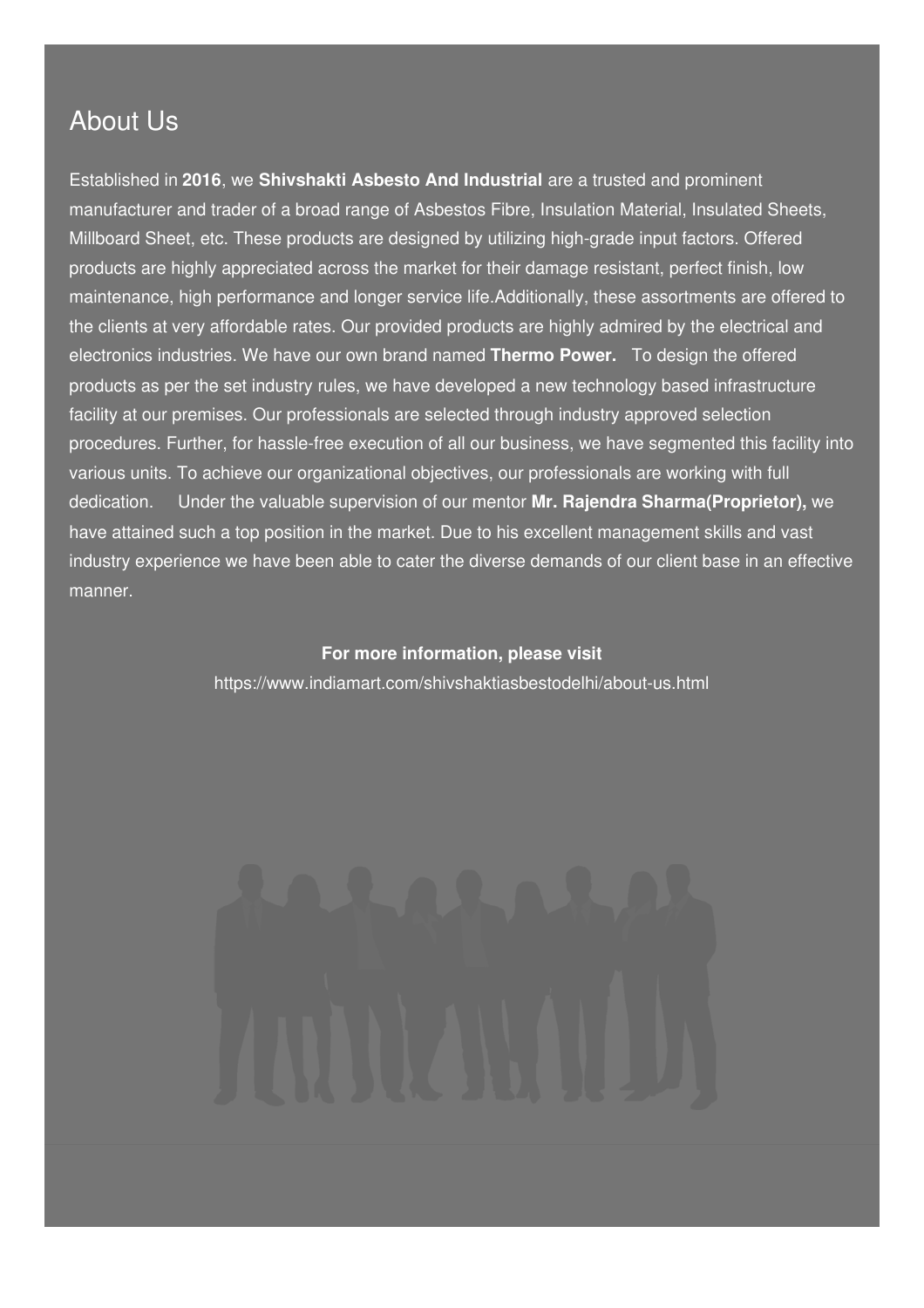# **ASBESTOS MILLBOARD**



Thermosil Asbestos Millboard



**Asbestos Millboard Sheets** 



ASBETOS MILLBOARD **SHEETS** 



ASBESTOS MILL BOARD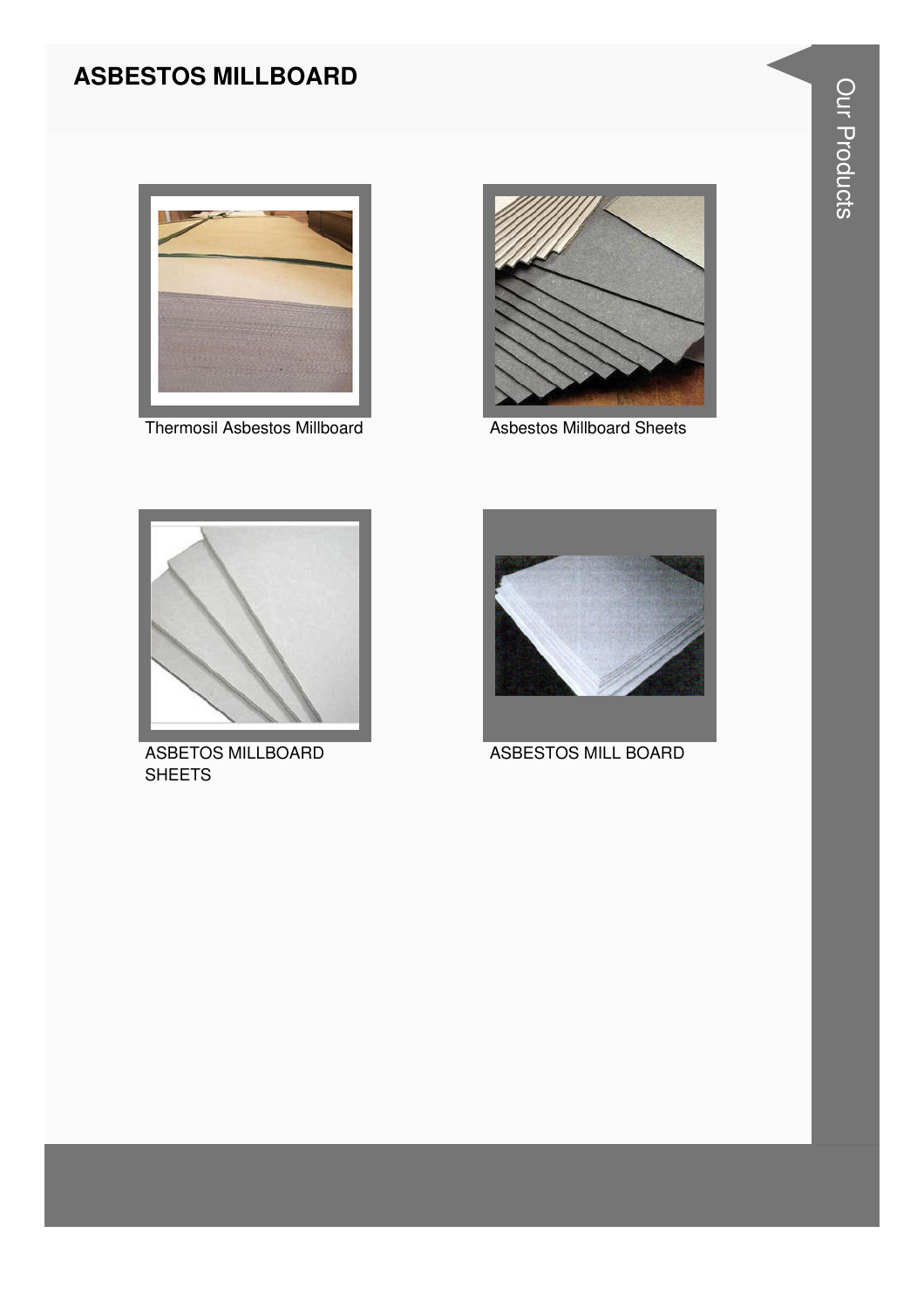# **ASBESTOS FIBRE**



**WHITE ASBESTOS FIBER** 



**ASBESTOS FIBER** 



**Asbestos Fibres** 



Chrysotile Asbestos Fiber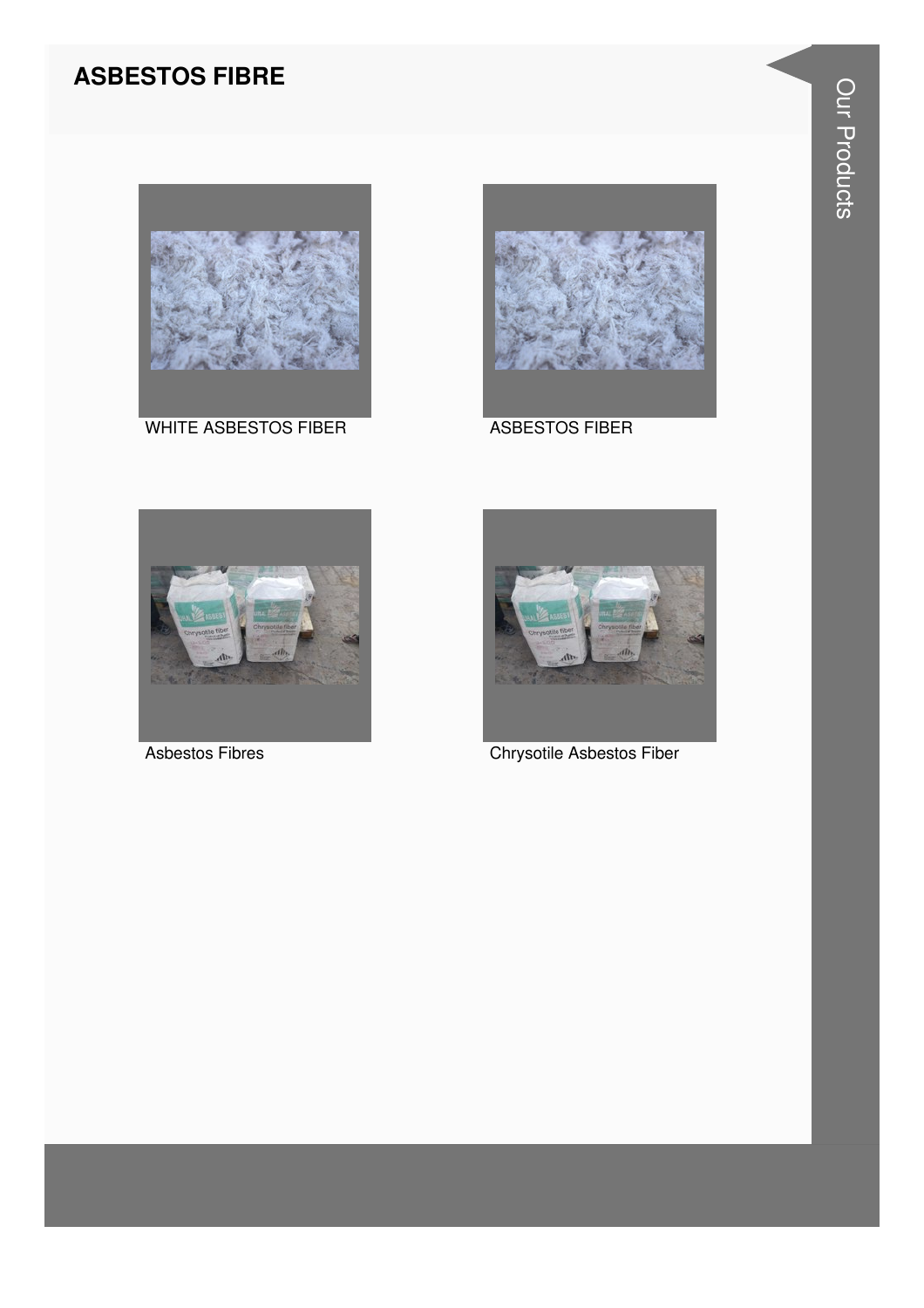# **GLAND PACKING**



Non Asbestos PTFE Gland Packing



**Asbestos Gland Packing Rope** 



NON ASBESTOS GLAND **PACKING**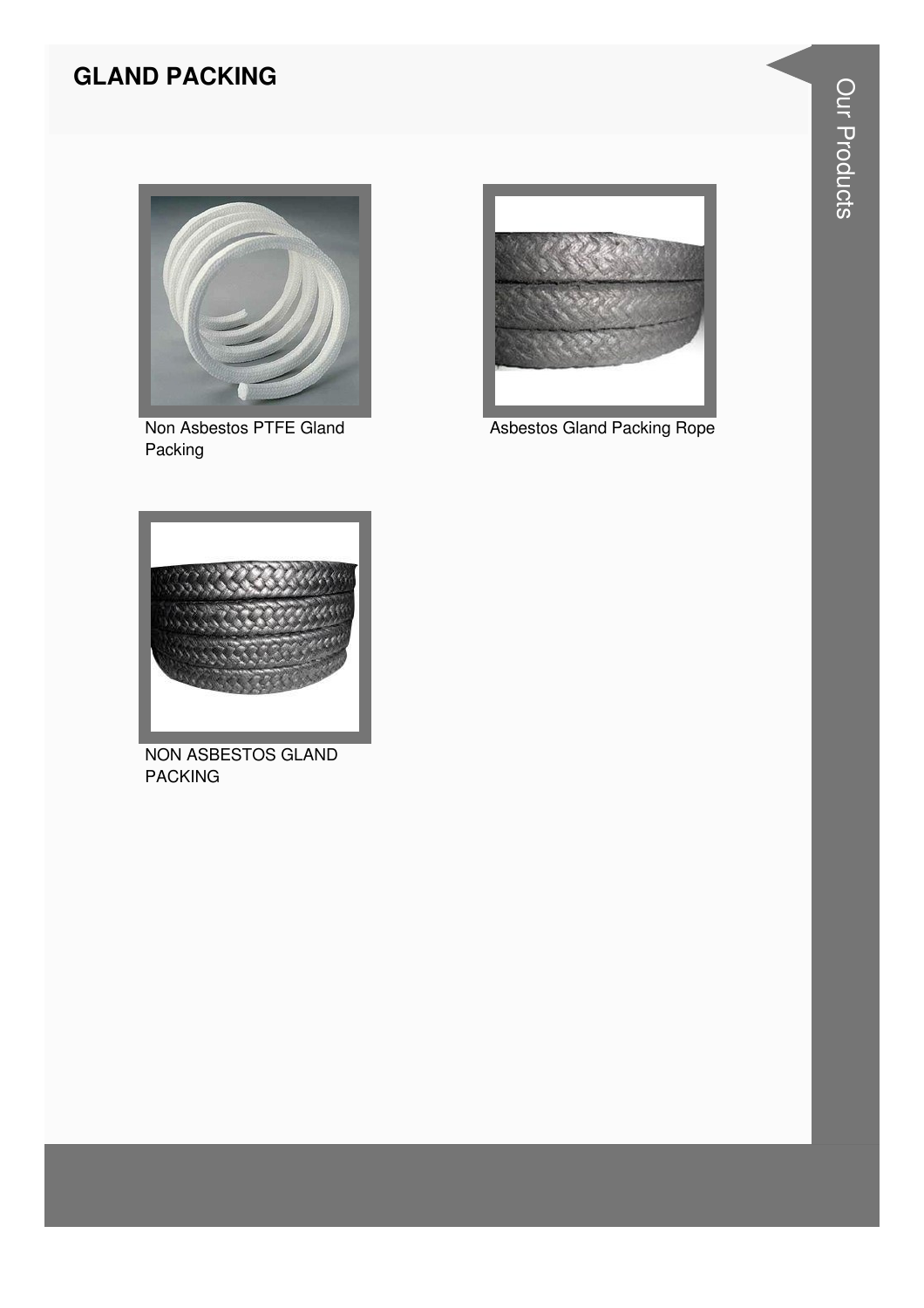# **HAND GLOVES**



**Banian Gloves** 



**Leather Gloves** 



Leather Hand Gloves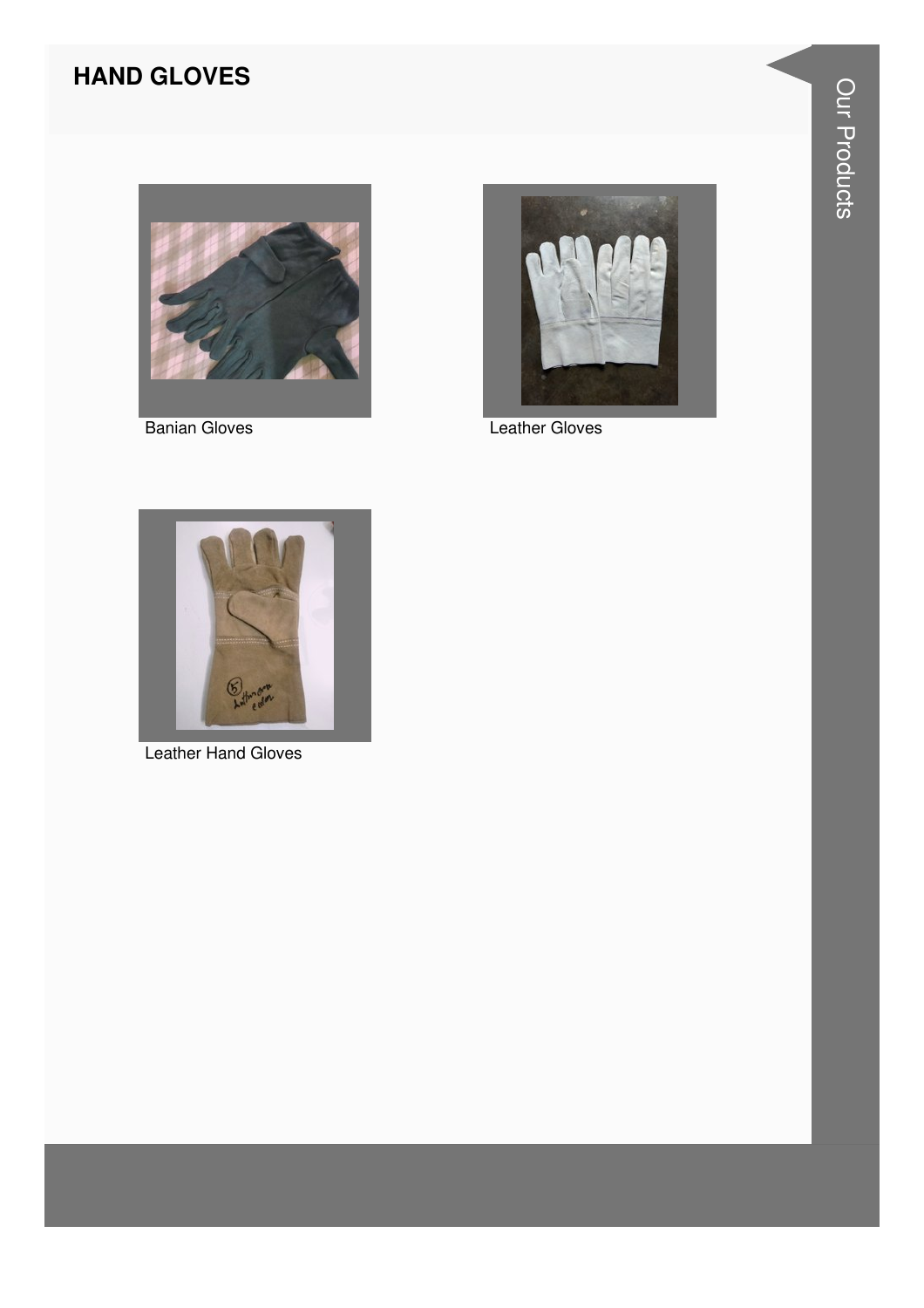# **OTHER PRODUCTS:**



Thermo Power Asbestos Millboard



Asbestos Glove



Asbestos Rope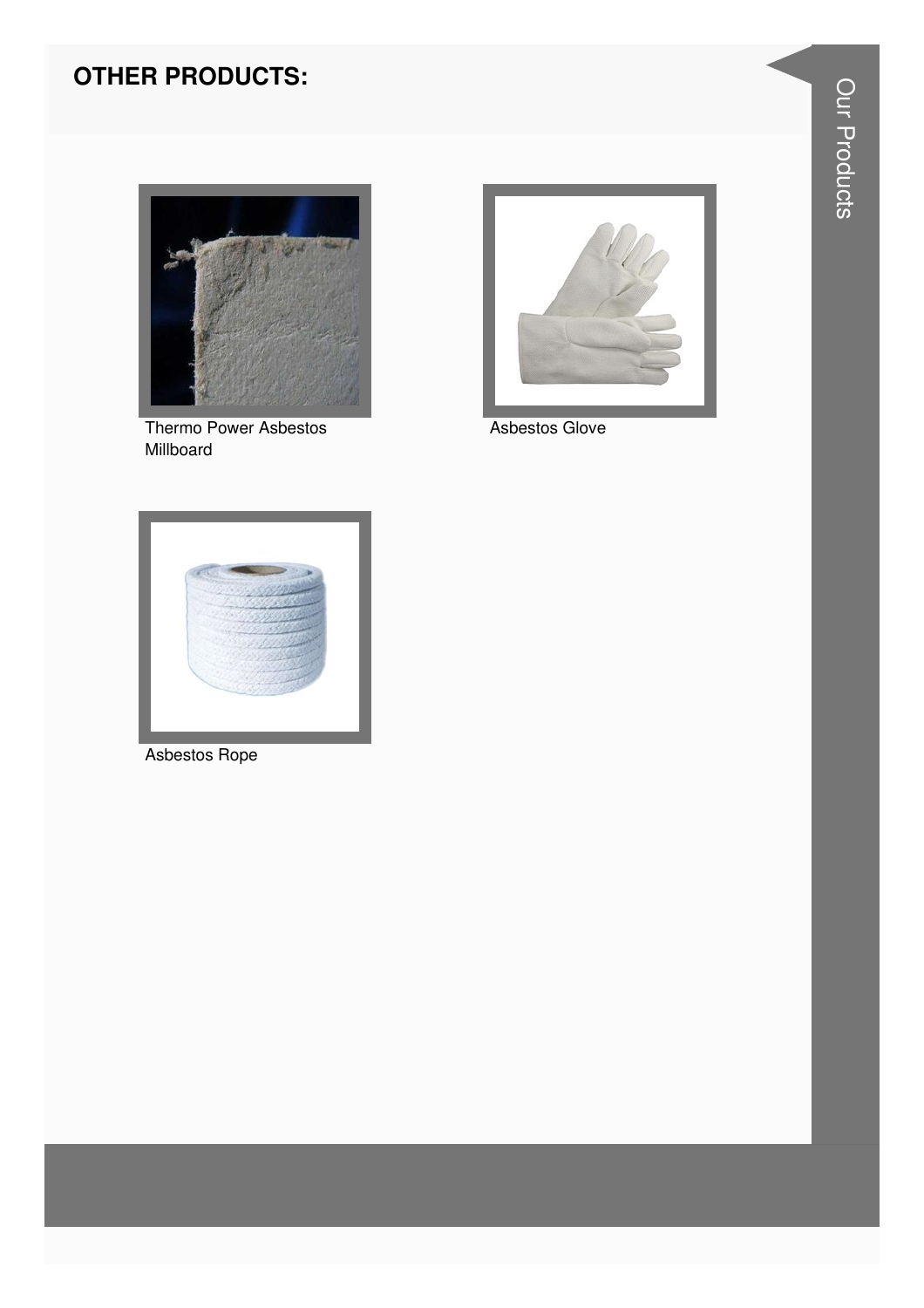# Factsheet

| Year of Establishment            | : 2016                      |
|----------------------------------|-----------------------------|
| <b>Nature of Business</b>        | : Exporter and Manufacturer |
| <b>Total Number of Employees</b> | $\therefore$ Upto 10 People |